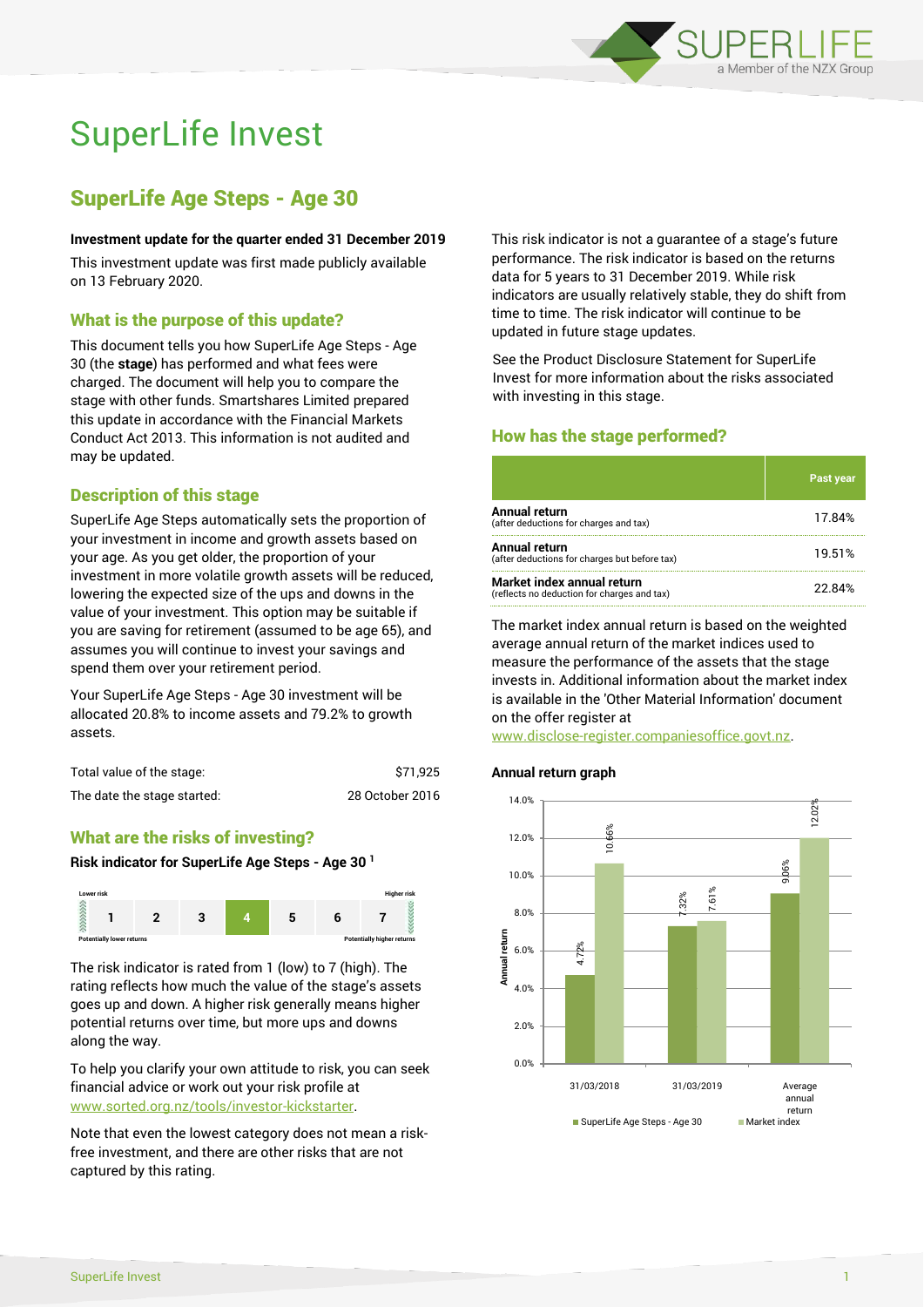

This shows the return after fund charges and tax for each year ending 31 March since the stage started. The last bar shows the average annual return since the stage started, up to 31 December 2019.

**Important:** This does not tell you how the fund will perform in the future.

Returns in this update are after tax at the highest prescribed investor rate (PIR) of tax for an individual New Zealand resident. Your tax may be lower.

# What fees are investors charged?

Investors in SuperLife Age Steps - Age 30 are charged fund charges. In the year to 31 March 2019 these were:

|                                                    | % per annum of stage's<br>net asset value |  |
|----------------------------------------------------|-------------------------------------------|--|
| <b>Total fund charges</b>                          | 0.52%                                     |  |
| Which are made up of:                              |                                           |  |
| <b>Total management and administration charges</b> | 0.52%                                     |  |
| Including:                                         |                                           |  |
| Manager's basic fee                                | 0.40%                                     |  |
| Other management and<br>administration charges     | 0.12%                                     |  |
| Other charges                                      | Dollar amount per investor                |  |
| Administration fee                                 | \$12 per annum                            |  |

Investors may also be charged individual action fees for specific actions or decisions (for example, if an investor has a financial adviser and has agreed to pay a fee to the adviser for providing financial advice). See the Product Disclosure Statement for SuperLife Invest for more information about those fees.

Small differences in fees and charges can have a big impact on your investment over the long term.

GST is included in the fund charges set out above.

# Example of how this applies to an investor

Jess had \$10,000 in the stage and did not make any further contributions. At the end of the year, Jess received a return after fund charges were deducted of \$1,784 (that is 17.84% of her initial \$10,000). Jess paid other charges of \$12. This gives Jess a total return after tax of \$1,772 for the year.

## What does the stage invest in?

#### **Actual investment mix**

This shows the types of assets that the stage invests in.



#### **Target investment mix**

This shows the mix of assets that the stage generally intends to invest in.

| <b>Asset Category</b>        | <b>Target asset mix</b> |
|------------------------------|-------------------------|
| Cash and cash equivalents    | 1.00%                   |
| New Zealand fixed interest   | 7.00%                   |
| International fixed interest | 13.00%                  |
| Australasian equities        | 20.00%                  |
| International equities       | 53.00%                  |
| Listed property              | 6.00%                   |
| Unlisted property            |                         |
| Commodities                  |                         |
| Other                        |                         |